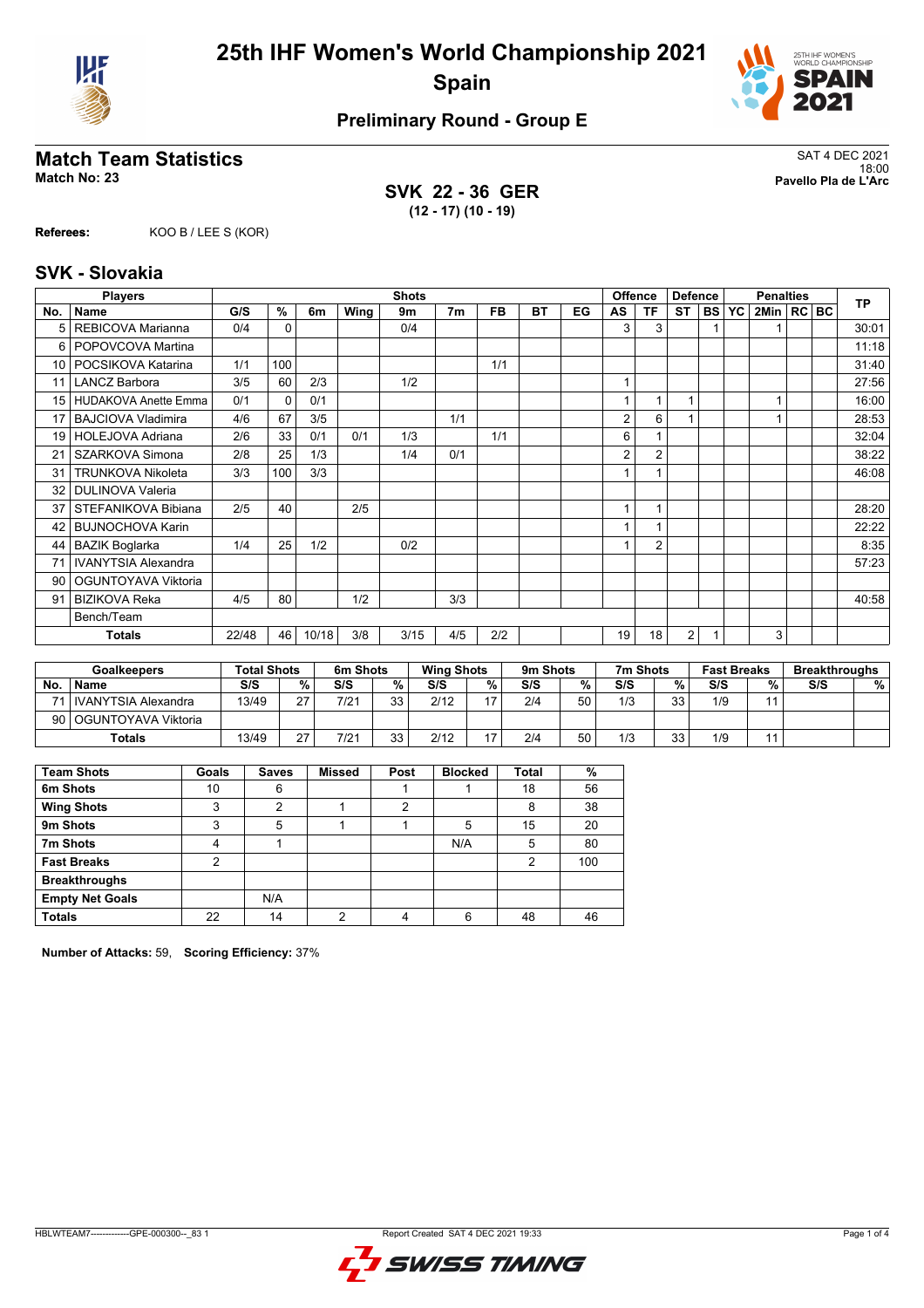



#### **Match Team Statistics** SAT 4 DEC 2021 18:00 **Match No: 23 Pavello Pla de L'Arc**

**SVK 22 - 36 GER (12 - 17) (10 - 19)**

**Referees:** KOO B / LEE S (KOR)

### **SVK - Slovakia**

#### **Shots Distribution Players** Goals / Shots 5 REBICOVA M 6 POPOVCOVA M 10 POCSIKOVA K 15 HUDAKOVA A 17 BAJCIOVA V<br> $\blacksquare$   $\blacksquare$   $\blacksquare$   $\blacksquare$   $\blacksquare$   $\blacksquare$   $\blacksquare$   $\blacksquare$   $\blacksquare$   $\blacksquare$   $\blacksquare$   $\blacksquare$   $\blacksquare$   $\blacksquare$   $\blacksquare$   $\blacksquare$ 11 LANCZ B 19 HOLEJOVA A  $7.17$  $\frac{1}{1/1}$  0/1  $\frac{1}{1}$  1/1  $\mathbf{r}$ t  $0/1$  $\frac{1}{1/2}$   $\frac{1}{1/1}$   $\frac{1}{1/2}$   $\frac{1}{1/1}$   $\frac{1}{1/2}$ 11<br>11 1/1<br>11 1/1 89 Ĥ, A R  $\frac{1}{1}$   $\frac{1}{1/1}$ п 0/1 机电 in in 1/1 机电 1/1 п  $1/1$   $1/1$  0/1  $-0/1$ u e 1-Missed 1-Blocked 1-Blocked 1-Post 2-Blocked 21 SZARKOVA S 31 TRUNKOVA N 71 IVANYTSIA A 32 DULINOVA V 37 STEFANIKOVA B 42 BUJNOCHOVA K 44 BAZIK B  $\begin{array}{c}\n\frac{1}{1} \\
\frac{1}{1} \\
\frac{1}{1} \\
\frac{1}{1} \\
\frac{1}{1} \\
\frac{1}{1} \\
\frac{1}{1} \\
\frac{1}{1}\n\end{array}$  $\sqrt{1/1}$ n é ъĖ 2/2 m e  $1/1$   $1/1$  $\frac{1}{1}$   $\frac{2}{2}$ <br> $\frac{0}{1}$ B h h ij 0/1 n e n n  $\frac{0/1}{0/1}$   $\frac{1}{1/1}$ U  $\frac{1}{1}$  0/1  $\frac{1}{1}$  1/2 n e 1-Post 2-Blocked 1-Missed 1-Post 90 OGUNTOYAVA V 91 BIZIKOVA R  $\frac{91}{1}$ <br> $\frac{91}{1}$ <br> $\frac{1}{1/1}$ <br> $\frac{1}{1/4}$  $\overline{ }$ 2/2 ш  $\frac{1}{2}$  1/1 1-Post **Offence Defence Goalkeepers Team** Goals / Shots Saves / Shots

| 5/6             | 1/2 | 5/7       |
|-----------------|-----|-----------|
| 1/2             | 1/2 | 1/2       |
| 6/11            |     | 2/3       |
| 2-Missed 4-Post |     | 6-Blocked |



| 0/4  |     | 2/8 |
|------|-----|-----|
| 2/5  | 0/1 | 0/1 |
| 6/20 | 2/4 | 1/6 |

| 0/4  |     | 2/8 |
|------|-----|-----|
| 2/5  | 0/1 | 0/1 |
| 6/20 | 2/4 | 1/6 |

Н

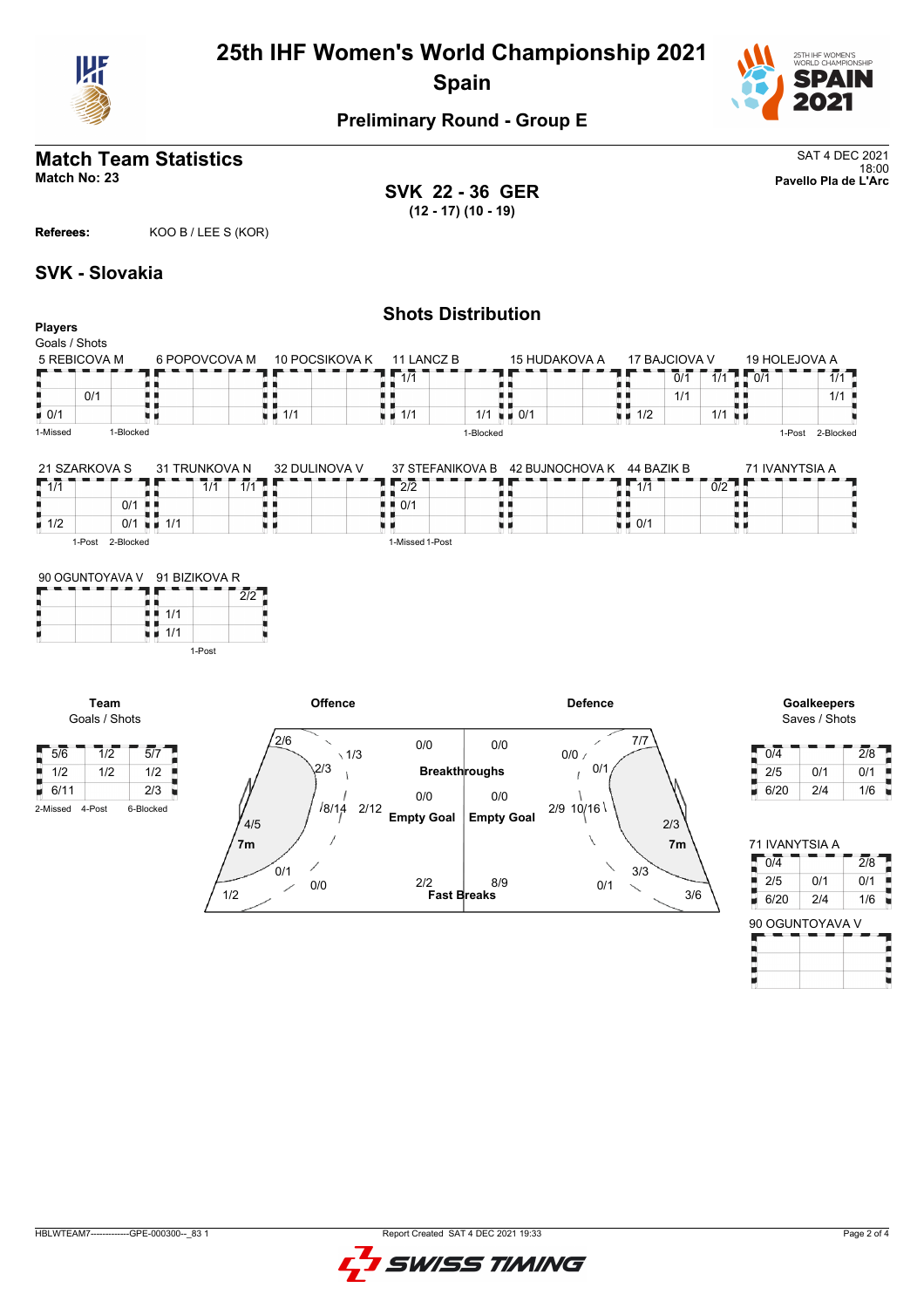



# **Match Team Statistics**<br>Match No: 23<br>Pavello Pla de L'Arc

**SVK 22 - 36 GER (12 - 17) (10 - 19)**

18:00 **Match No: 23 Pavello Pla de L'Arc**

**Referees:** KOO B / LEE S (KOR)

### **GER - Germany**

|                 | <b>Players</b>          |       |      |       |       | <b>Shots</b> |                |           |           |    |                | <b>Offence</b> | <b>Defence</b> |           |           | <b>Penalties</b> |  | <b>TP</b> |
|-----------------|-------------------------|-------|------|-------|-------|--------------|----------------|-----------|-----------|----|----------------|----------------|----------------|-----------|-----------|------------------|--|-----------|
| No.             | <b>Name</b>             | G/S   | $\%$ | 6m    | Wing  | 9m           | 7 <sub>m</sub> | <b>FB</b> | <b>BT</b> | EG | AS             | <b>TF</b>      | <b>ST</b>      | <b>BS</b> | <b>YC</b> | 2Min   RC BC     |  |           |
| $\overline{2}$  | <b>KALF Marlene</b>     | 3/4   | 75   |       | 2/3   |              |                | 1/1       |           |    |                |                |                |           |           |                  |  | 34:37     |
| 3               | <b>BERGER Amelie</b>    | 1/3   | 33   |       | 1/3   |              |                |           |           |    |                |                | 1              |           |           |                  |  | 24:36     |
| 4               | <b>GRIJSEELS Alina</b>  | 6/6   | 100  | 3/3   |       |              | 1/1            | 2/2       |           |    | 2              |                |                |           |           |                  |  | 30:43     |
|                 | <b>SCHMELZER Meike</b>  | 5/6   | 83   | 5/6   |       |              |                |           |           |    |                |                |                |           |           |                  |  | 33:31     |
| 9               | <b>ANTL Lisa</b>        |       |      |       |       |              |                |           |           |    |                |                |                |           |           |                  |  | 3:31      |
| 11              | <b>SMITS Xenia</b>      | 4/5   | 80   | 1/1   |       |              |                | 3/4       |           |    | 6              |                | 3              |           |           |                  |  | 39:26     |
| 12 <sup>2</sup> | <b>ECKERLE Dinah</b>    |       |      |       |       |              |                |           |           |    |                |                |                |           |           |                  |  | 28:30     |
| 13 <sup>1</sup> | PETERSEN Silje Brons    | 1/3   | 33   | 1/3   |       |              |                |           |           |    |                | $\overline{2}$ |                |           |           |                  |  | 5:37      |
| 17              | <b>STOLLE Alicia</b>    | 0/3   | 0    |       |       | 0/3          |                |           |           |    |                |                |                |           |           |                  |  | 25:27     |
| 18              | <b>ZSCHOCKE Mia</b>     | 2/3   | 67   | 1/1   |       | 1/2          |                |           |           |    | 2              | $\overline{2}$ |                |           |           |                  |  | 18:13     |
| 20              | <b>BOLK Emily</b>       | 1/4   | 25   | 0/1   |       | 1/3          |                |           |           |    | 6              |                |                |           |           |                  |  | 41:20     |
| 27              | <b>MAIDHOF Julia</b>    | 3/6   | 50   | 1/1   | 1/1   | 0/2          | 0/1            | 1/1       |           |    | 3              |                |                |           |           |                  |  | 17:10     |
| 29              | <b>LAUENROTH Antje</b>  | 4/6   | 67   | 0/2   | 4/4   |              |                |           |           |    | $\overline{2}$ |                |                |           |           |                  |  | 30:00     |
| 33              | <b>SCHULZE Luisa</b>    | 2/3   | 67   | 1/2   |       |              |                | 1/1       |           |    |                |                |                | 3         |           |                  |  | 26:01     |
| 42              | <b>FILTER Katharina</b> |       |      |       |       |              |                |           |           |    |                |                |                |           |           |                  |  | 29:33     |
| 95              | STOCKSCHLADER Johanna   | 4/4   | 100  | 1/1   | 2/2   |              | 1/1            |           |           |    | $\overline{2}$ |                |                |           |           |                  |  | 31:45     |
|                 | Bench/Team              |       |      |       |       |              |                |           |           |    |                |                |                |           |           |                  |  |           |
|                 | <b>Totals</b>           | 36/56 | 64   | 14/21 | 10/13 | 2/10         | 2/3            | 8/9       |           |    | 30             | $\overline{7}$ | 4              | 6         |           | 3                |  |           |
|                 |                         |       |      |       |       |              |                |           |           |    |                |                |                |           |           |                  |  |           |

|           | <b>Goalkeepers</b> | <b>Total Shots</b> |    | 6m Shots |         | <b>Wing Shots</b> |    | 9m Shots |     | 7m Shots |    | <b>Fast Breaks</b> |   | <b>Breakthroughs</b> |   |
|-----------|--------------------|--------------------|----|----------|---------|-------------------|----|----------|-----|----------|----|--------------------|---|----------------------|---|
| <b>No</b> | <b>Name</b>        | S/S                | %. | S/S      | %       | S/S               | %  | S/S      | ℅   | S/S      | %  | S/S                | % | S/S                  | % |
|           | 12 ECKERLE Dinah   | 4/15               | 27 | 4/10     | 40      | 0/1               |    | 0/3      |     | 0/1      |    |                    |   |                      |   |
| 42 I      | FILTER Katharina   | 10/21              | 48 | 2/6      | 33<br>س | 2/4               | 50 | 5/5      | 100 | 1/4      | 25 | 0/2                |   |                      |   |
|           | <b>Totals</b>      | 14/36              | 39 | 6/16     | 38      | 2/5               | 40 | 5/8      | 63  | 1/5      | 20 | 0/2                |   |                      |   |

| <b>Team Shots</b>      | Goals | <b>Saves</b> | <b>Missed</b> | Post | <b>Blocked</b> | <b>Total</b> | %  |
|------------------------|-------|--------------|---------------|------|----------------|--------------|----|
| 6m Shots               | 14    |              |               |      |                | 21           | 67 |
| <b>Wing Shots</b>      | 10    | າ            |               |      |                | 13           | 77 |
| 9m Shots               | 2     | 2            | 4             |      |                | 10           | 20 |
| 7m Shots               | າ     |              |               |      | N/A            | 3            | 67 |
| <b>Fast Breaks</b>     | 8     |              |               |      |                | 9            | 89 |
| <b>Breakthroughs</b>   |       |              |               |      |                |              |    |
| <b>Empty Net Goals</b> |       | N/A          |               |      |                |              |    |
| <b>Totals</b>          | 36    | 13           | 5             |      |                | 56           | 64 |

**Number of Attacks:** 60, **Scoring Efficiency:** 60%